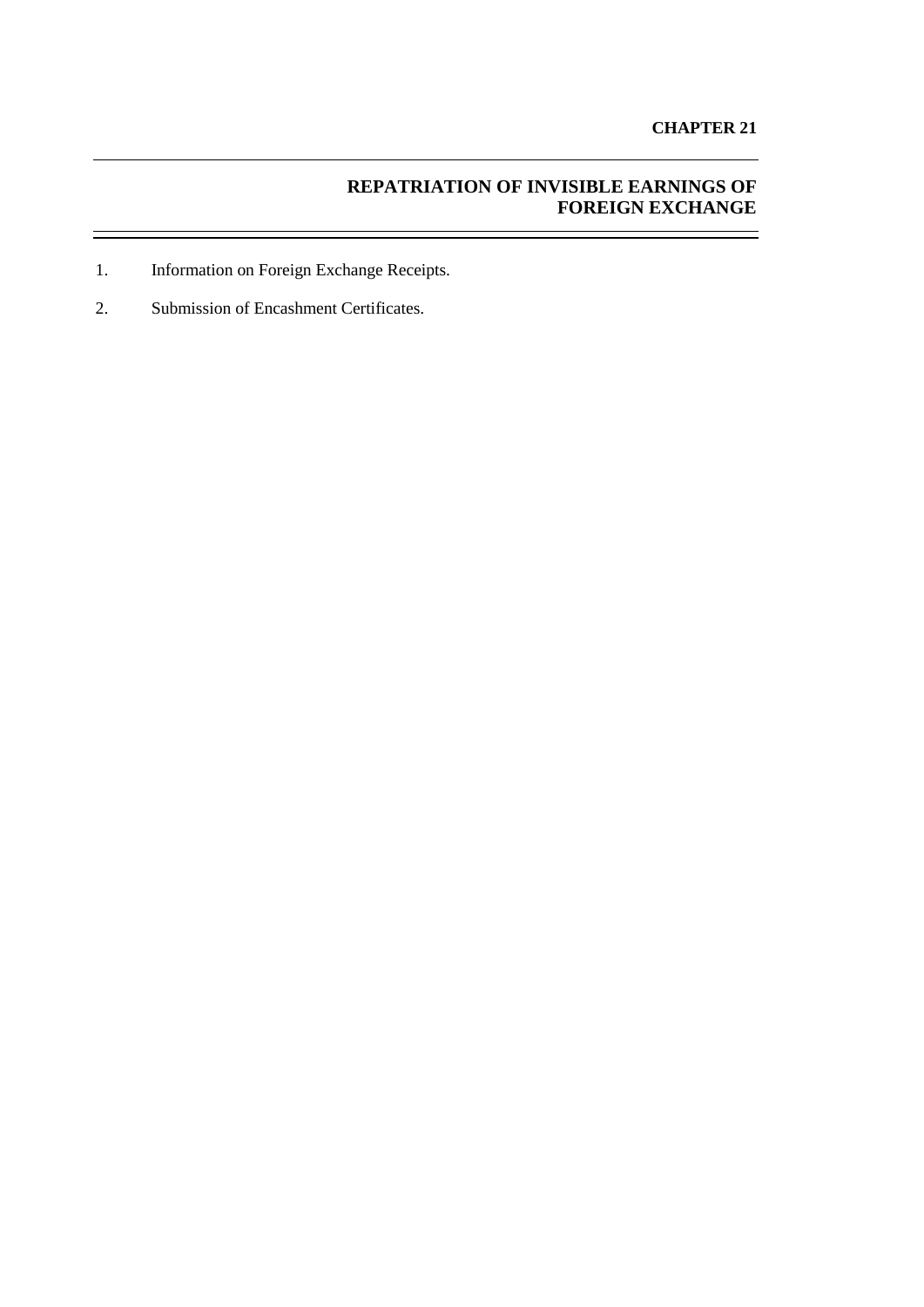## **CHAPTER 21**

## **REPATRIATION OF INVISIBLE EARNINGS OF FOREIGN EXCHANGE**

#### **1. Information on Foreign Exchange Receipts.**

Indenting Houses/Tour Operators and Trade Marks/Patent Agents and Attorneys are required to file with the SBP-Banking Services Corporation, the following documents/ information in respect of their foreign exchange earnings:

(i) Indenting Houses/Agents.

Half yearly statement of their commission earnings in foreign exchange in the prescribed form [\(Appendix V-1](file:///C:\Users\shafiqur%20rehman\AppData\Local\Microsoft\Windows\Temporary%20Internet%20Files\appendix%20files\appendix%205\ap5-98.htm)01) as on 30th June and 31st December each year along with a copy of each agency agreement entered into by them with foreign suppliers. This statement is required to be submitted only by those Indenting Houses /Agents whose indenting income exceeds US \$ 100,000/-, and should reach the SBP-Banking Services Corporation within two months after each half year.

- (ii) Tour Operators.
	- (a) Half yearly statement in the prescribed form [\(Appendix V-1](file:///C:\Users\shafiqur%20rehman\AppData\Local\Microsoft\Windows\Temporary%20Internet%20Files\appendix%20files\appendix%205\ap5-99.htm)02) showing the amount of foreign exchange received by them on account of services rendered to foreign tourists. The aforesaid statement should show the position as of 30th June and 31st December each year and reach the SBP-Banking Services Corporation within two months after each half year.
	- (b) A certified copy of each agency agreement entered into with foreign tour operators and airlines etc. In cases where the business is undertaken on the basis of special terms and conditions not covered by any agency agreement, authenticated copies of the relative correspondence on the basis of which the rates have been finalized, should accompany the above half yearly statement.
	- (c) Tour Operators who are earning foreign exchange on account of services rendered to foreign tourists and are reporting such invisible earnings to the SBP-Banking Services Corporation in the manner prescribed in sub-para (a) above are allowed to retain upto 35% of their net foreign exchange earnings in foreign currency accounts, vide paragraph 36 Chapter 12 of the Manual. Those Tour Operators who intend to use these funds for opening of offices abroad may approach the Director, Exchange Policy Department, State Bank of Pakistan, , Karachi in the matter.
- (iii) Trade Marks/Patent Agents and Attorneys.